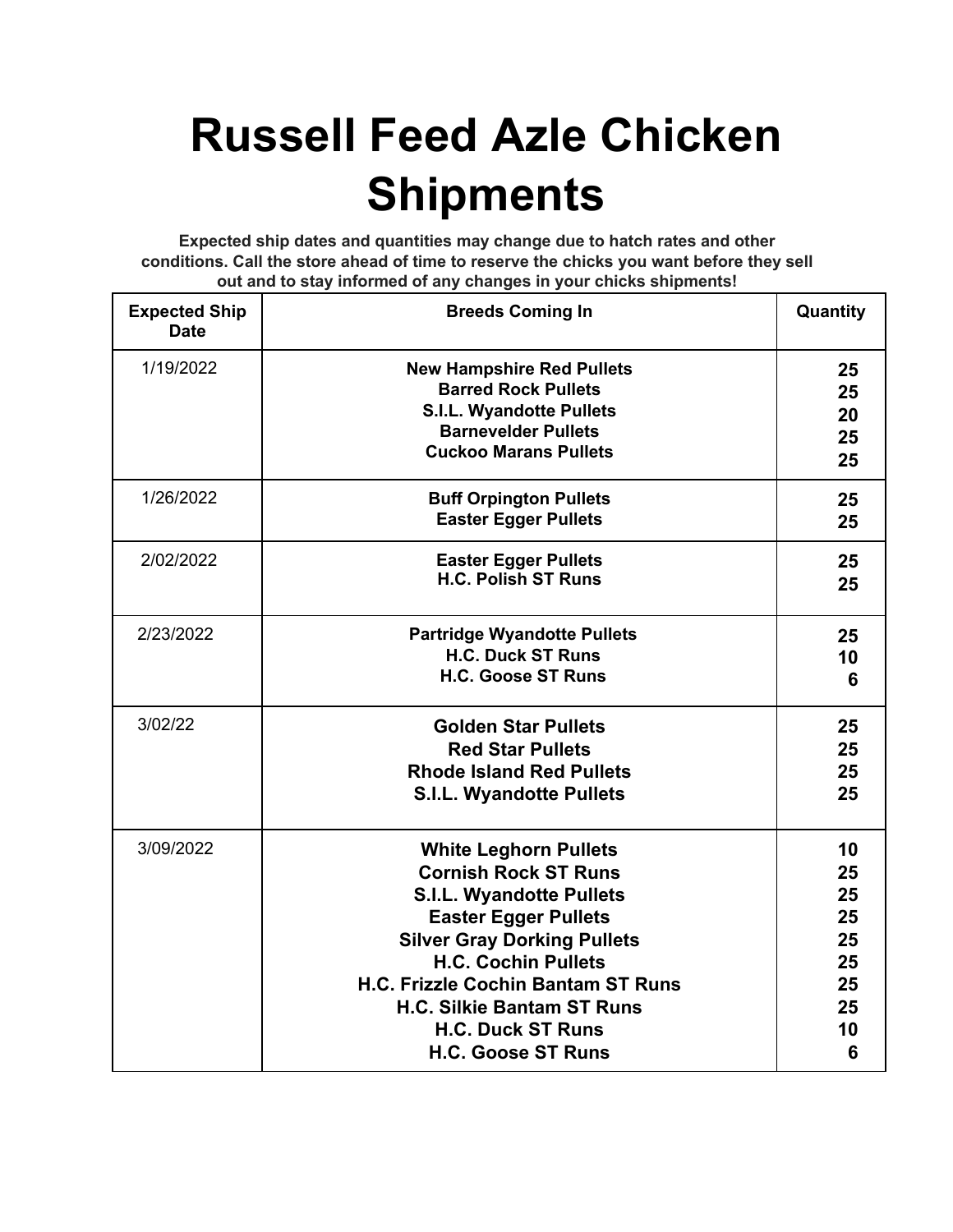| 3/16/2022 | <b>White Leghorn Pullets</b>       | 25 |
|-----------|------------------------------------|----|
|           | <b>Rhode Island Red Pullets</b>    | 50 |
|           | <b>Cornish Rock ST Runs</b>        | 25 |
|           | <b>Black Australorp Pullets</b>    | 25 |
|           | <b>Buff Orpington Pullets</b>      | 25 |
|           | <b>S.I.L. Wyandotte Pullets</b>    | 25 |
|           | <b>Easter Egger Pullets</b>        | 25 |
|           | <b>Blue Australorp Pullets</b>     | 25 |
|           | <b>Delaware Pullets</b>            | 25 |
|           | <b>Silver Gray Dorking Pullets</b> | 25 |
|           | <b>H.C. Cochin Pullets</b>         | 25 |
|           | <b>California Gray Pullets</b>     | 25 |
|           | <b>H.C. Cochin Pullets</b>         | 25 |
|           | <b>California Gray Pullets</b>     | 25 |
|           | H.C. Frizzle Cochin Bantam ST Runs | 25 |
|           | <b>H.C. Silkie Bantam ST Runs</b>  | 25 |
|           | <b>H.C. Duck ST Runs</b>           | 10 |
|           | <b>H.C. Goose ST Runs</b>          | 6  |
| 3/23/2022 | <b>Brown Leghorn Pullets</b>       | 25 |
|           | <b>Blue Star Pullets</b>           | 25 |
|           | <b>Rhode Island Red Pullets</b>    | 50 |
|           | <b>Easter Egger Pullets</b>        | 25 |
|           | <b>Olive Egger Pullets</b>         | 25 |
|           | <b>Black Giant Pullets</b>         | 25 |
| 3/30/2022 | <b>Production Red Pullets</b>      | 25 |
|           | <b>Buff Orpington Pullets</b>      | 25 |
|           | <b>Easter Egger Pullets</b>        | 50 |
|           | <b>Delaware Pullets</b>            | 25 |
|           | <b>H.C. Brahma Pullets</b>         | 25 |
|           | <b>H.C. Cochin Pullets</b>         | 25 |
|           | <b>Gold Wyandotte Pullets</b>      | 25 |
|           | <b>H.C. Polish ST Runs</b>         | 25 |
|           | <b>H.C. Silkie Bantam ST Runs</b>  | 25 |
|           | <b>H.C. Goose ST Runs</b>          | 20 |
| 4/06/2022 | <b>White Leghorn Pullets</b>       | 25 |
|           | <b>Cornish Rock ST Runs</b>        | 25 |
|           | <b>Black Turkey ST Runs</b>        | 5  |
|           | <b>Bourbon Red Turkeys ST Runs</b> | 5  |
|           |                                    |    |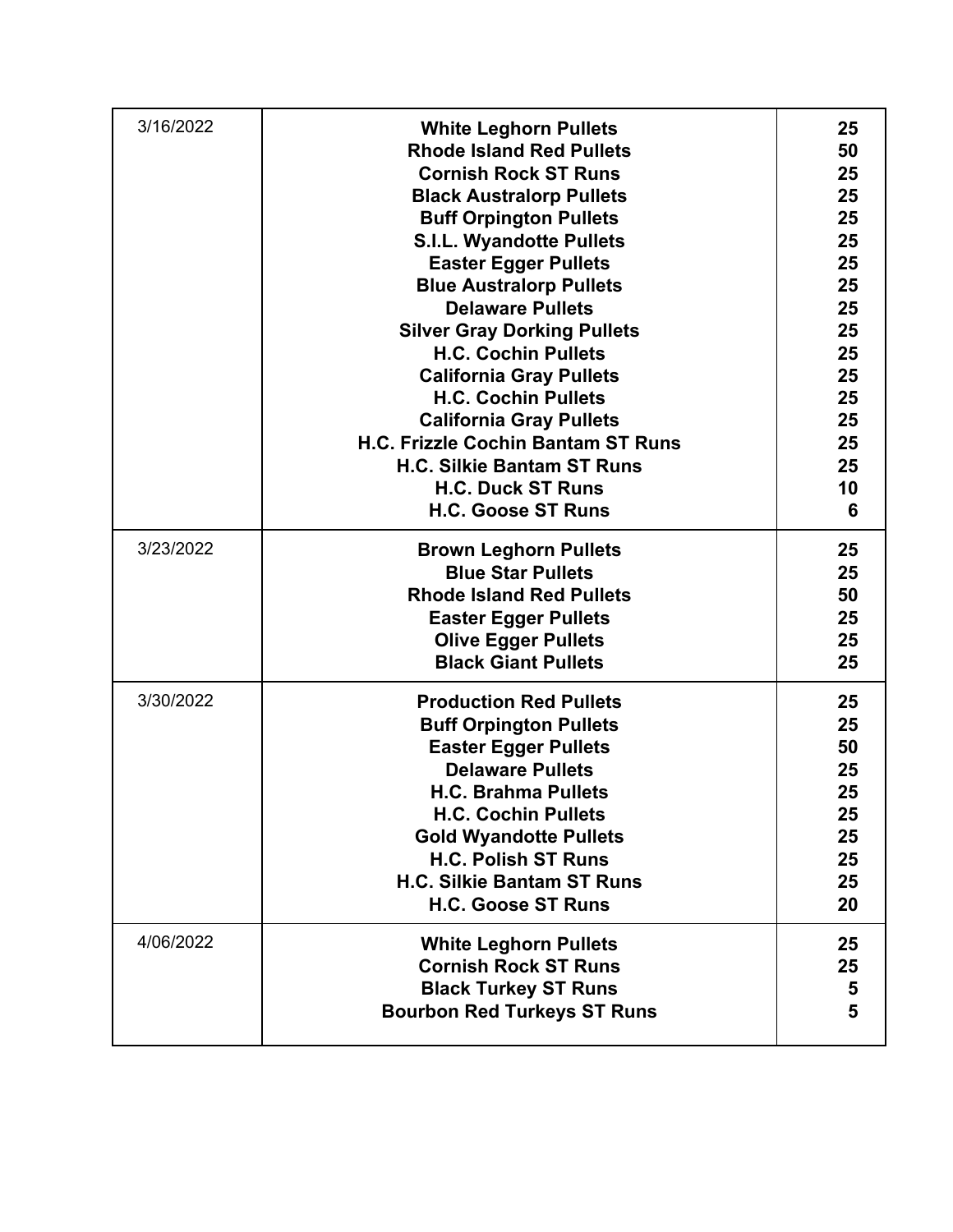| 4/13/2022 | <b>Buff Orpington Pullets</b><br><b>S.I.L. Wyandotte Pullets</b><br><b>Easter Egger Pullets</b><br><b>Silver Gray Dorking Pullets</b><br><b>H.C. Rock Pullets</b><br><b>H.C. Duck ST Runs</b><br><b>H.C. Goose ST Runs</b>                                                                                                                                                                                                         | 25<br>25<br>25<br>25<br>25<br>20<br>6                                   |
|-----------|------------------------------------------------------------------------------------------------------------------------------------------------------------------------------------------------------------------------------------------------------------------------------------------------------------------------------------------------------------------------------------------------------------------------------------|-------------------------------------------------------------------------|
| 4/20/2022 | <b>Brown Leghorn Pullets</b><br><b>Black Star Pullets</b><br><b>Rhode Island Red Pullets</b><br><b>Barred Rock Pullets</b><br><b>Easter Egger Pullets</b><br><b>H.C. Brahma Pullets</b><br><b>Barnevelder Pullets</b><br><b>Columbian Wyandotte Pullets</b><br><b>Bantam Sultan ST Runs</b><br><b>H.C. Duck ST Runs</b><br><b>Blue Slate Turkey ST Runs</b><br><b>Chocolate Turkey ST Runs</b><br><b>Royal Palm Turkey ST Runs</b> | 25<br>25<br>25<br>25<br>25<br>25<br>25<br>25<br>12<br>20<br>5<br>5<br>5 |
| 4/27/2022 | <b>Rhode Island Red Pullets</b><br><b>Cornish Rock ST Runs</b><br><b>Iowa Blues Pullets</b><br><b>Naked Neck Pullets</b><br><b>Cuckoo Marans Pullets</b><br><b>H.C. Silkie Bantam ST Runs</b><br><b>French Guinea ST Runs</b>                                                                                                                                                                                                      | 50<br>25<br>25<br>25<br>25<br>25<br>50                                  |
| 5/02/2022 | <b>Easter Egger Pullets</b><br><b>H.C. Goose ST Runs</b>                                                                                                                                                                                                                                                                                                                                                                           | 25<br>16                                                                |
| 5/04/2022 | <b>Blue Star Pullets</b><br><b>Easter Egger Pullets</b><br><b>Mottled Java Pullets</b><br><b>H.C. Silkie Bantam ST Runs</b><br><b>H.C. Duck ST Runs</b><br><b>H.C. Goose ST Runs</b><br><b>Bourbon Red Turkey ST Runs</b><br><b>Royal Palm Turkey ST Runs</b>                                                                                                                                                                      | 25<br>25<br>25<br>14<br>20<br>6<br>25<br>10                             |
| 5/11/2022 | <b>Delaware Pullets</b><br><b>Silver Gray Dorking Pullets</b>                                                                                                                                                                                                                                                                                                                                                                      | 25<br>25                                                                |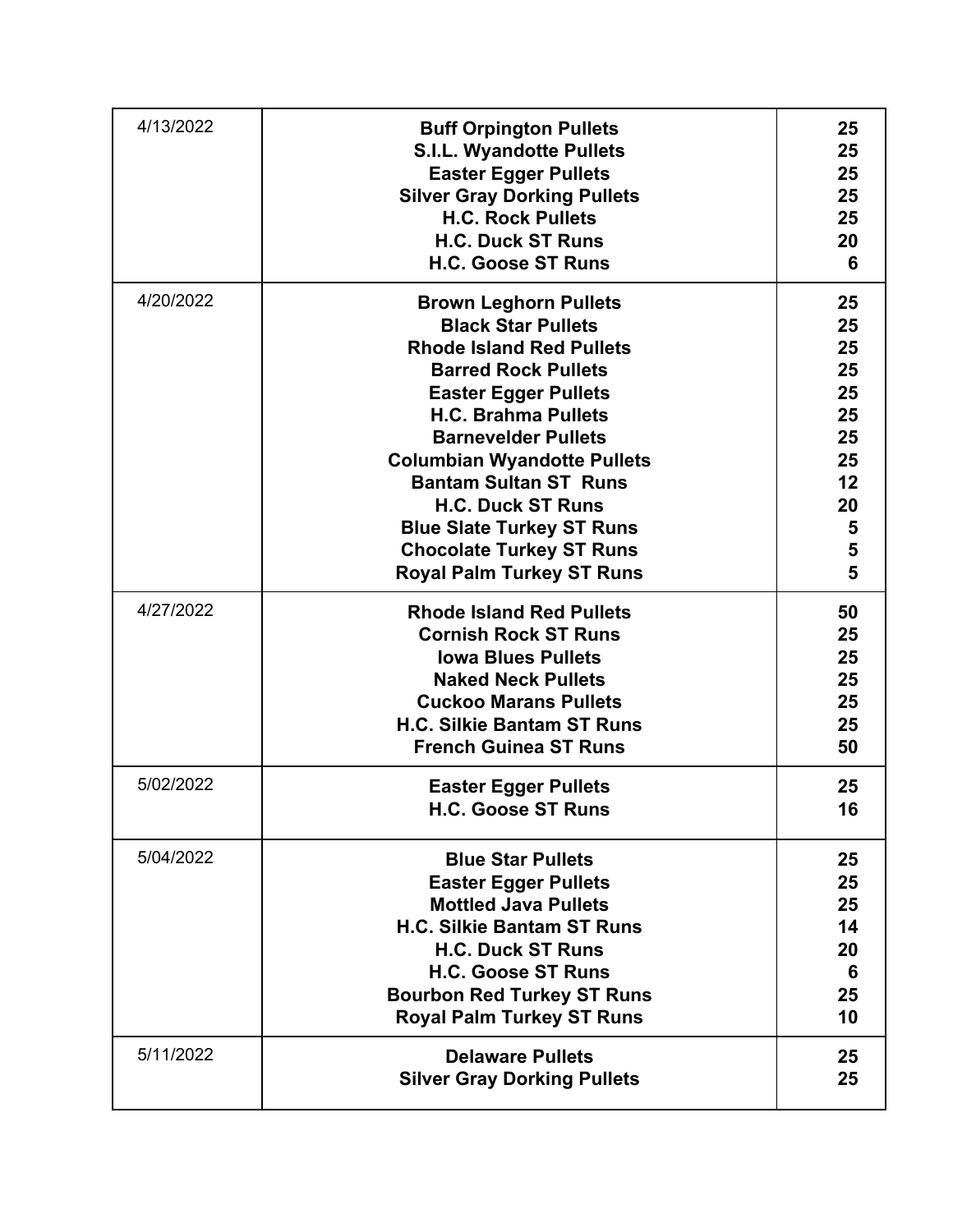|           | <b>Ancona Pullets</b><br><b>Production Black Pullets</b><br><b>H.C. Duck ST Runs</b><br><b>H.C. Rare Turkey ST Runs</b><br><b>Blue Slate Turkey ST Runs</b><br><b>Midget White Turkey ST Runs</b>                                                                                                                                  | 25<br>25<br>10<br>15<br>15<br>15                         |
|-----------|------------------------------------------------------------------------------------------------------------------------------------------------------------------------------------------------------------------------------------------------------------------------------------------------------------------------------------|----------------------------------------------------------|
| 5/18/2022 | <b>Easter Egger Pullets</b><br><b>Mottled Java Pullets</b><br><b>Speckled Sussex Pullets</b><br><b>H.C. Cochin Pullets</b><br><b>H.C. Wyandotte Pullets</b><br><b>Norwegian Jaerhon Pullets</b><br><b>H.C. Duck ST Runs</b><br><b>H.C. Rare Turkey ST Runs</b>                                                                     | 25<br>25<br>25<br>25<br>25<br>25<br>20<br>15             |
| 5/25/2022 | <b>Dominique Pullets</b><br><b>H.C. Silkie Bantam ST Runs</b><br><b>H.C. Duck ST Runs</b><br><b>H.C. Goose ST Runs</b>                                                                                                                                                                                                             | 25<br>25<br>10<br>6                                      |
| 6/01/2022 | <b>Production Red Pullets</b><br><b>Rhode Island Red Pullets</b><br><b>Barred Rock Pullets</b><br><b>Buff Orpington Pullets</b><br><b>S.I.L. Wyandotte Pullets</b><br><b>Easter Egger Pullets</b><br><b>Cuckoo Marans Pullets</b><br><b>H.C. Polish ST Runs</b><br><b>H.C. Silkie Bantam ST Runs</b><br><b>H.C. Guinea ST Runs</b> | 25<br>15<br>15<br>15<br>15<br>15<br>15<br>25<br>25<br>50 |
| 6/08/2022 | <b>Cornish Rock ST Runs</b><br><b>H.C. Duck ST Runs</b><br><b>H.C. Goose ST Runs</b>                                                                                                                                                                                                                                               | 25<br>10<br>6                                            |
| 6/15/2022 | <b>H.C. Duck ST Runs</b><br><b>H.C. Goose ST Runs</b>                                                                                                                                                                                                                                                                              | 20<br>6                                                  |
| 6/22/2022 | <b>H.C. Guinea ST Runs</b>                                                                                                                                                                                                                                                                                                         | 50                                                       |
| 7/06/2022 | <b>Brown Leghorn Pullets</b><br><b>Cornish Rock ST Runs</b>                                                                                                                                                                                                                                                                        | 25<br>20                                                 |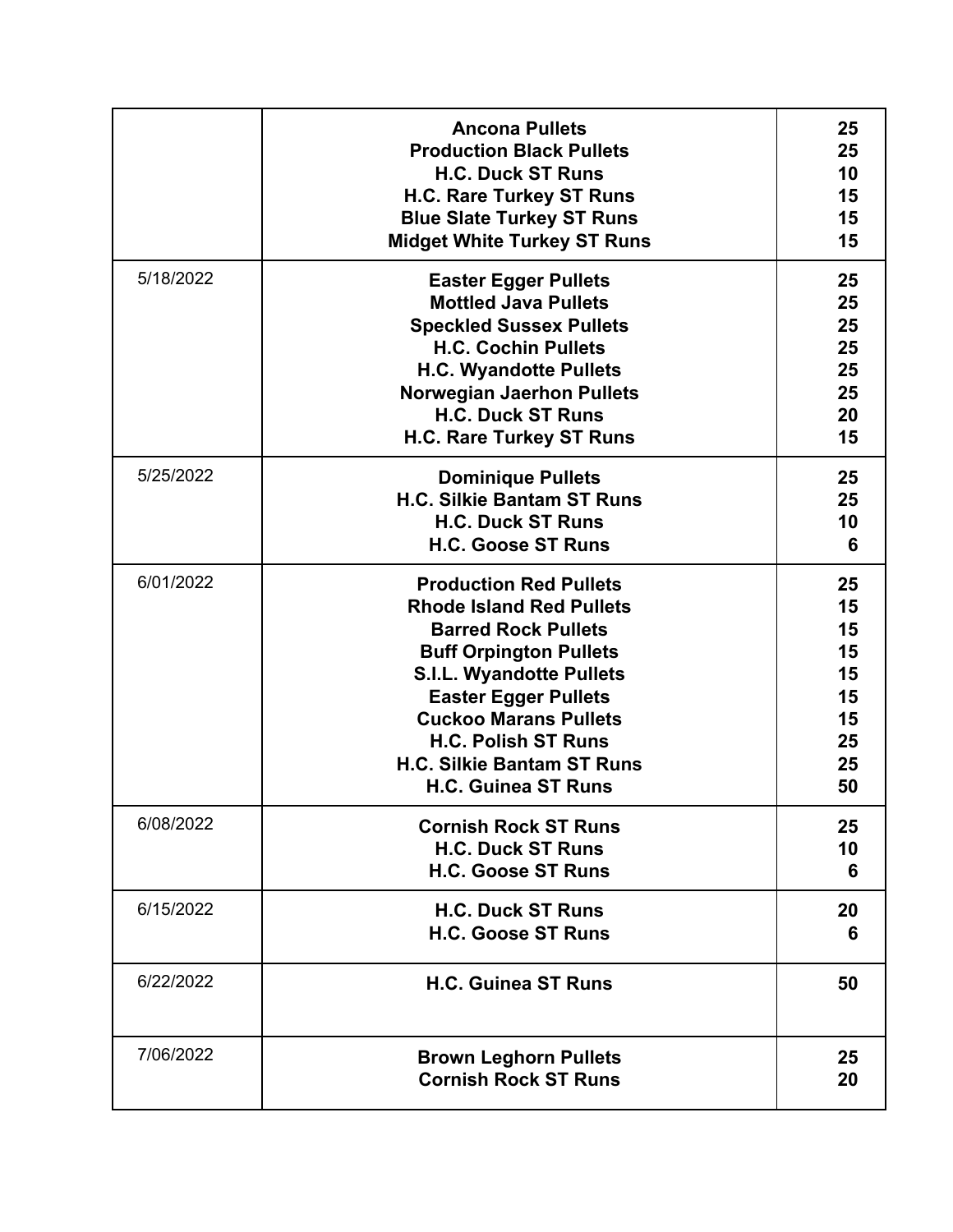|           | <b>Cuckoo Rock ST Runs</b><br><b>Welsummer Pullets</b><br><b>H.C. Silkie Bantam ST Runs</b><br><b>H.C. Duck ST Runs</b><br><b>H.C. Goose ST Runs</b><br><b>H.C. Rare Turkey ST Runs</b> | 18<br>22<br>25<br>10<br>6<br>15 |
|-----------|-----------------------------------------------------------------------------------------------------------------------------------------------------------------------------------------|---------------------------------|
| 7/13/2022 | <b>Production Red Pullets</b><br><b>Buff Orpington Pullets</b><br><b>S.I.L. Wyandotte Pullets</b><br><b>Easter Egger Pullets</b><br><b>Barnevelder Pullets</b>                          | 25<br>25<br>15<br>15<br>25      |
| 7/20/2022 | <b>Barred Rock Pullets</b><br><b>S.I.L. Wyandotte Pullets</b><br><b>Delaware Pullets</b><br><b>H.C. Guinea ST Runs</b>                                                                  | 25<br>25<br>25<br>15            |
| 7/27/2022 | <b>Rhode Island Red Pullets</b><br><b>Easter Egger Pullets</b><br><b>H.C. Brahma Pullets</b><br><b>H.C. Guinea ST Runs</b>                                                              | 15<br>15<br>15<br>50            |
| 8/10/2022 | <b>Black Star Pullets</b><br><b>H.C. Brahma Pullets</b><br><b>Barnevelder Pullets</b><br><b>Welsummer Pullets</b>                                                                       | 36<br>25<br>25<br>25            |
| 9/07/2022 | <b>Buff Orpington Pullets</b><br><b>Easter Egger Pullets</b><br><b>Light Brahma Pullets</b><br>H.C. Silkie Bantam ST Runs<br><b>H.C. Duck ST Runs</b><br><b>H.C. Goose ST Runs</b>      | 25<br>25<br>25<br>25<br>10<br>6 |
| 9/14/2022 | <b>Rhode Island Red Pullets</b><br><b>Easter Egger Pullets</b><br><b>Olive Egger Pullets</b><br><b>H.C. Brahma Pullets</b><br><b>H.C. Duck ST Runs</b>                                  | 25<br>25<br>25<br>25<br>10      |
| 9/21/2022 | <b>Black Star Pullets</b><br><b>Rhode Island Red Pullets</b><br><b>Barred Rock Pullets</b><br><b>Easter Egger Pullets</b>                                                               | 15<br>25<br>25<br>25            |